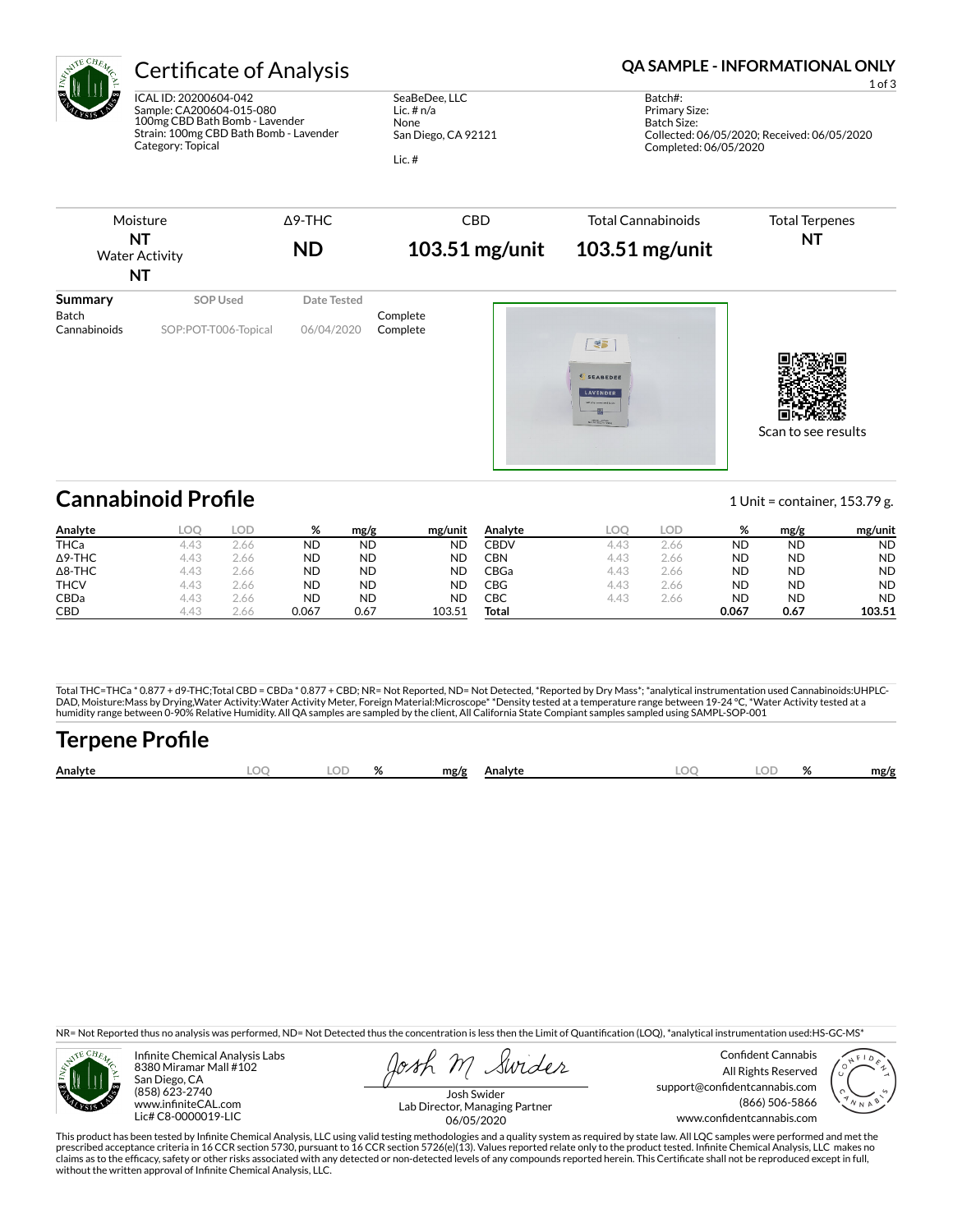ICAL ID: 20200604-042 Sample: CA200604-015-080 100mg CBD Bath Bomb - Lavender Strain: 100mg CBD Bath Bomb - Lavender Category: Topical

SeaBeDee, LLC Lic. # n/a None San Diego, CA 92121

Lic. #

### Certificate of Analysis **Certificate of Analysis QA SAMPLE - INFORMATIONAL ONLY**

2 of 3

Batch#: Primary Size: Batch Size: Collected: 06/05/2020; Received: 06/05/2020 Completed: 06/05/2020

#### **Residual Solvent Analysis**

| Category 1 | . OC | .ul | Limit | <b>Status</b> | Category | LOO | -77 | Limit. | <b>Status</b> | Category 2 | LOD. | Limi† | <b>Status</b> |
|------------|------|-----|-------|---------------|----------|-----|-----|--------|---------------|------------|------|-------|---------------|
|            |      |     |       |               |          |     |     |        |               |            |      |       |               |

NR= Not Reported thus no analysis was performed, ND= Not Detected thus the concentration is less then the Limit of Quantification (LOQ),\*analytical instrumentation used=HS-GC-MS\*

### **Heavy Metal Screening**

| $\sim$<br>$-$<br>λC<br>$-$<br>$\sim$ | $\cap$<br>$-$<br>$\overline{\phantom{a}}$ | Limit | status |
|--------------------------------------|-------------------------------------------|-------|--------|
|                                      |                                           |       |        |

NR= Not Reported thus no analysis was performed, ND= Not Detected thus the concentration is less then the Limit of Quantification (LOQ), \*analytical instrumentation used:ICP-MS\*

### **Microbiological Screening**

ND=Not Detected; \*analytical instrumentation used:qPCR\*



Infinite Chemical Analysis Labs 8380 Miramar Mall #102 San Diego, CA (858) 623-2740 www.infiniteCAL.com Lic# C8-0000019-LIC

Josh M Swider

Confident Cannabis All Rights Reserved support@confidentcannabis.com (866) 506-5866 www.confidentcannabis.com



Josh Swider Lab Director, Managing Partner 06/05/2020

This product has been tested by Infinite Chemical Analysis, LLC using valid testing methodologies and a quality system as required by state law. All LQC samples were performed and met the prescribed acceptance criteria in 16 CCR section 5730, pursuant to 16 CCR section 5726(e)(13). Values reported relate only to the product tested. Infinite Chemical Analysis, LLC makes no<br>claims as to the efficacy, safety o without the written approval of Infinite Chemical Analysis, LLC.